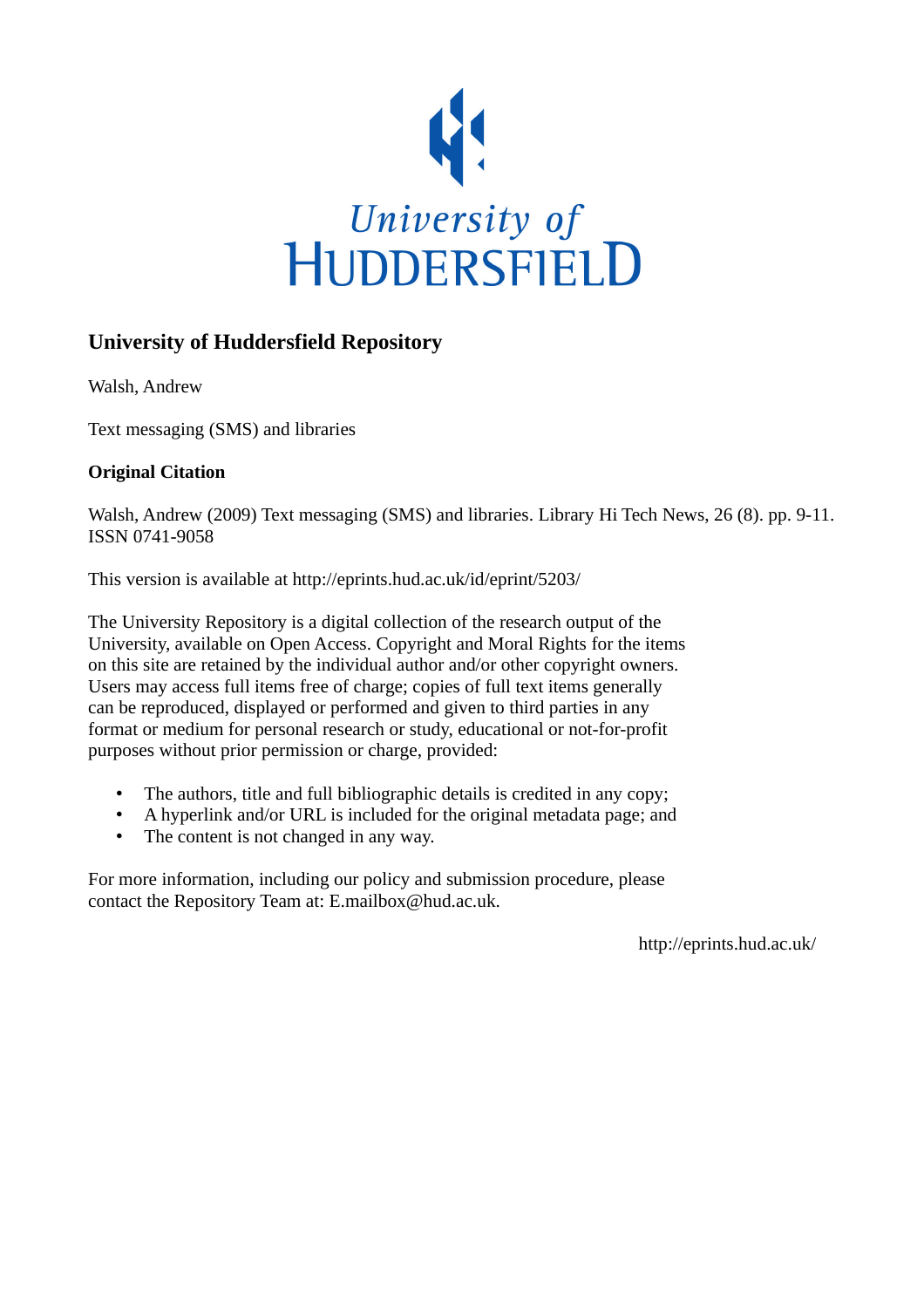#### **Author autobiographical note**

Andrew Walsh is a Senior Assistant Librarian at the University of Huddersfield. He is currently chair of an information skills group within the university library, seeking to improve the teaching and assessment of information literacy within the institution. Andrew is particularly interested in information literacy, the use of active learning within library sessions, the encouragement of evidence based librarianship, and the appropriate use of Web 2.0 technologies to make his life easier. Andrew is also studying part-time for an information literacy related PhD at the University of Huddersfield.

a.p.walsh@hud.ac.uk

Andrew Walsh

195 Wakefield Road

Lepton

Huddersfield

HD8 0BL

United Kingdom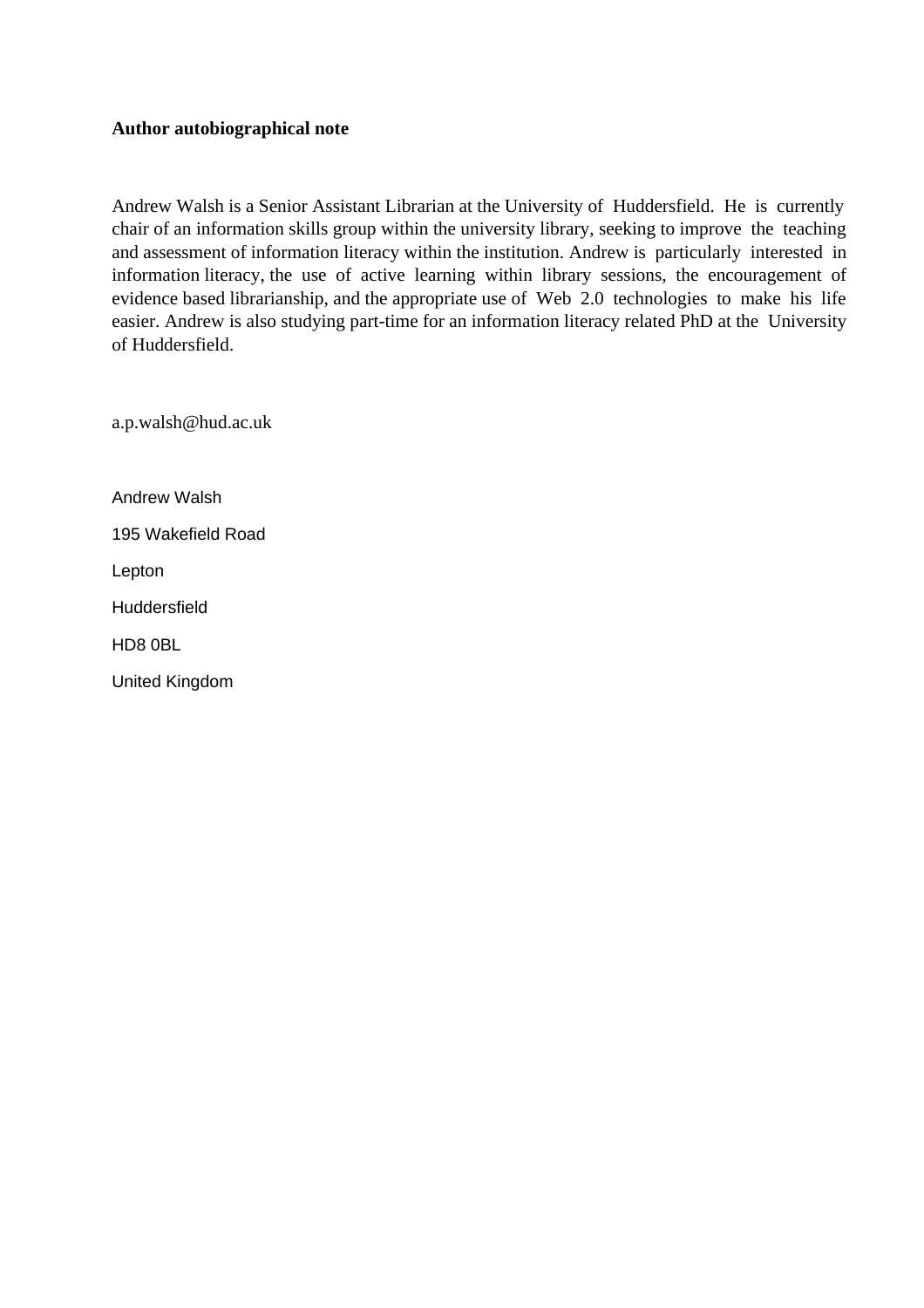## **Abstract**

## **Text messaging (SMS) and libraries**

## **Purpose**

With mobile phones now becoming an almost ubiquitous technology the time seems ripe for libraries to take advantage of this maturing technology, in particular text messaging (SMS) which is available to almost all mobile phone users.

## **Design/methodology/approach**

The article outlines some examples of best practice across the world in using SMS to support our users, particularly in teaching information skills.

## **Findings (mandatory)**

Text messaging can be used for a range of activities within our libraries and some services can be introduced for minimal or zero expenditure.

## **Practical implications (if applicable)**

Librarians and library managers should be able to take ideas and suggestions from this article to develop mobile friendly services that the majority of their users can access.

## **Originality/value (mandatory).**

The article outlines some examples and suggestions for services that have not been widely written about or introduced in our libraries to date, including previously unpublished examples from the University of Huddersfield.

#### **Keywords**

Mobile learning, information literacy, web 2.0, text messaging, SMS, communication technologies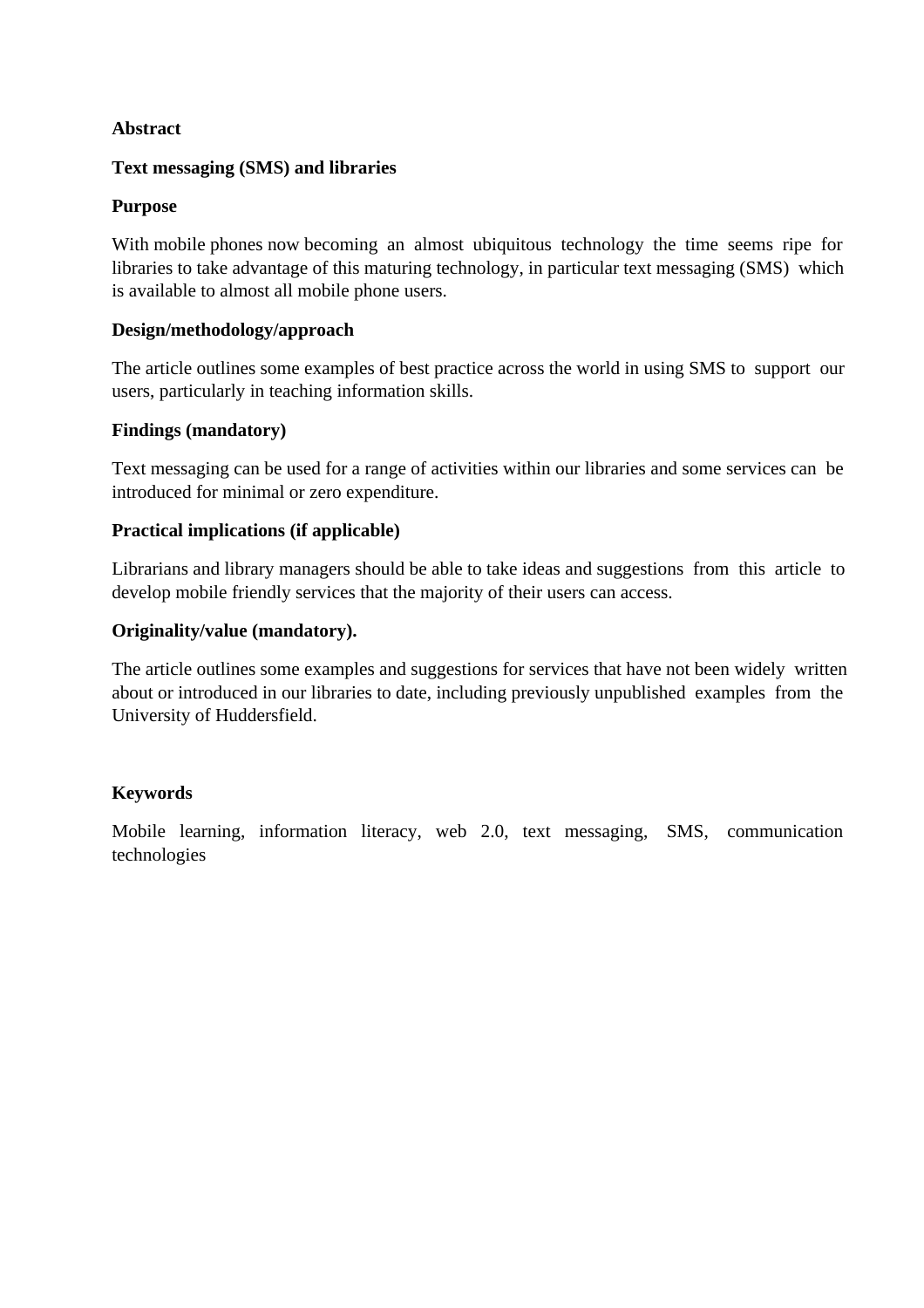## **Article**

## **Text Messaging (SMS) and Libraries**

## **Context**

Mobile phones now seem to be a near ubiquitous technology, with more mobile phones than people in the United Kingdom and around 9 in 10 adults using one (Mintel, October 2007). Most are used for voice and text messaging functionality, with 217 million text message sent each day in the UK (http://www.cellular-news.com/story/34369.php). Although slightly further behind the UK (118 phones per 100 people) in terms of numbers of subscribers, the USA (86 per 100 people); Australia (102 per 100 people); and New Zealand (102 per 100 people) still have impressive market penetration (International Telecommunications Union, 2009). Even within the developing world, the use of mobile phones is rocketing, so, for example, there were 28.68 million new mobile connections in India in the first 2 months of 2009.

Libraries are just starting to make their first steps into the world of mobile learning, in particular, learning through mobile phones. This article discusses some mobilephone functionality we could bring into our libraries, particularly using text messaging (SMS), a service available to nearly all mobile users. It focuses on applications suitable for teaching, but also mentions other services, particularly when they can take advantage of the same underlying systems as used for teaching.

Elsewhere, there have been many pilots and small-scale introductory projects on mobile learning, though it has yet to reach the mainstream. There has been some good evidence that planning learning and teaching activities using mobile devices has great potential in supporting learning particularly within Higher Education (for example, Cook et al., 2007) and Further Education (Savil-Smith et al., 2006). For SMS in particular, Jones et al (2008), give a clear overview of this technologies potential within education, along with a detailed case study of the use of SMS to support learning at the University of Bath.

#### **Mobile Blogging for Classroom Discussions**

There is a wide and constantly changing range of free to use web 2.0 services that can be used for library instruction or communication via SMS. These can be used as a free way for libraries to experiment with using mobile phones in teaching without the commitment of paying for commercial services.

Services such as moblog (www.moblog.net) and Jaiku (www.jaiku.com) allow mobile blogs to be set up and contributed to via SMS. Once registered with, users can post to shared groups or channels. This allows text messages from many users to be pulled together in one place and easily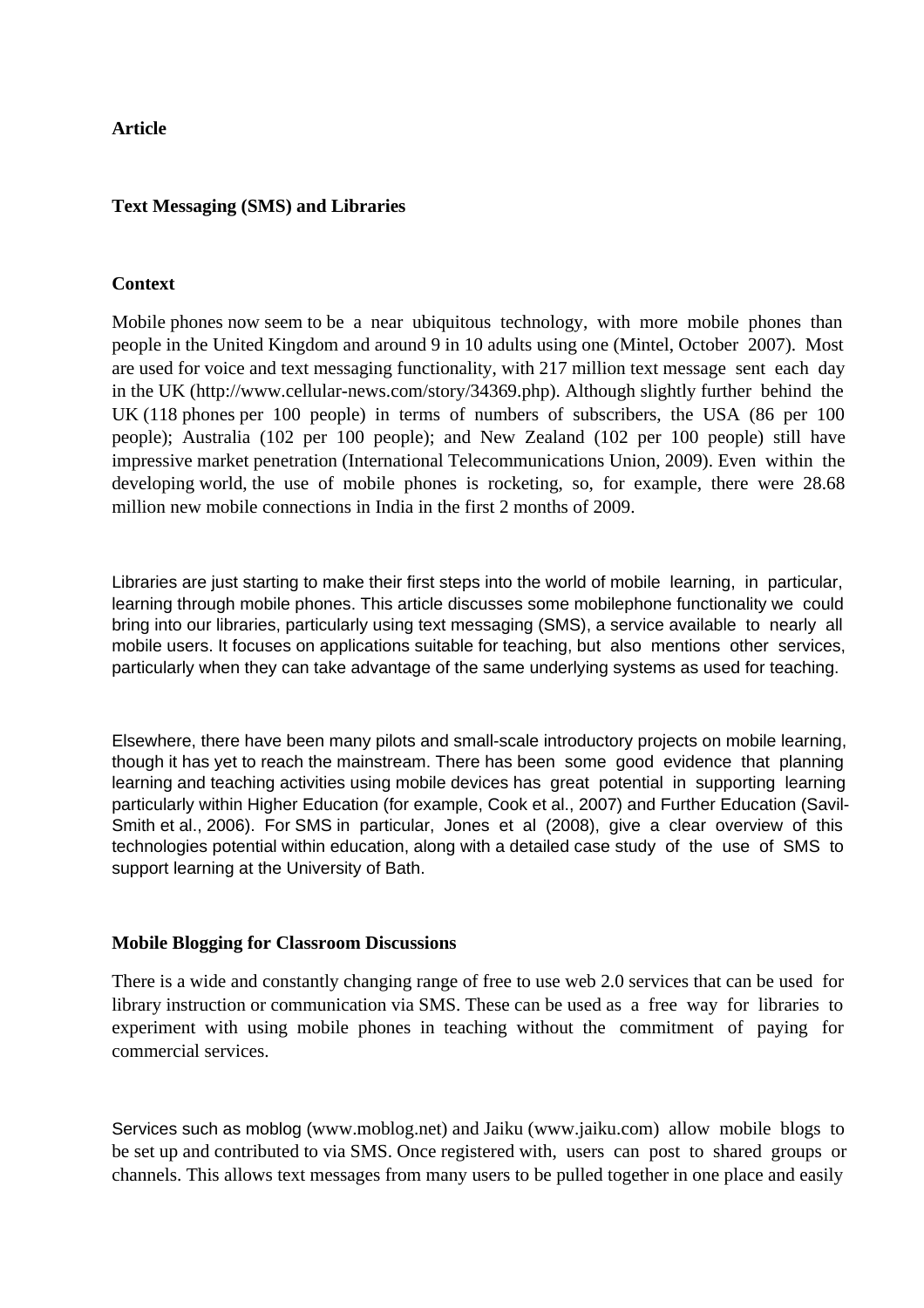viewed via a connection to the Internet. An even briefer mobile blogging service, Twitter (www.twitter.com), allows users to "follow" each other, or use keywords in posts (prefixed by a # symbol) that can be pulled together in one place. They can be used as a way of reporting back discussions in class, or as an anonymous way of students answering questions, with the mobile blog group or channel displayed on a screen at the front of the class, much as dedicated audience response systems are used widely in education today.

Text messaging has much more potential with distance learning students, allowing people to contribute to group discussions from any location, whenever they feel inspired to make a contribution. Contributors to these group discussions do not need to be in a particular spot at an exact time, they can take part effectively just as easily on a crowded bus or train on the way to work as if they were sat at a desk or in a classroom. Twitter, especially, with its' very short limit on messages and rapidly increasing penetration over the past year has great potential for use in group discussionB. Examples of using Twitter in a slightly different way for a class activity can be found at Ollie Bray's (2009) Blog or the ReadWriteWeb Blog (Kirkpatrick, 2009). This sort of discussion using SMS messages that are pulled together in web based medium for later viewing have been reported as increasing cohesion within groups and encouraging quality discussion (Sillence & Baber, 2003).

A key limiting factor for these microblogging services is getting a group of people to sign up to both the service and the channel or group required. For an effective discussion you need a reasonable proportion of any group to have successfully subscribed to even have a chance of them contributing! Because of this, it is most effective if a group can be asked to sign up when physically together in a set class, even if it is subsequently used for asynchronous distance learning discussions. A secondary consideration, that of mobile phone signal strength, is most relevant when using them in a physical classroom or lecturer theater. The author once tried using this method in a lecture hall where he had perfect signal strength, but another popular mobile phone provider had a minimal or non-existent signal, meaning large numbers of the students could not take part in the discussions.

#### **Commercial Discussion Tools**

While microblogging services may be ideal for distance learners, they may be a little risky at times to use in classrooms (relying on good signal strength) and are possibly not as slick as specially designed tools. There are, however, many companies that developed ways of displaying texts on a "wall of text", able to be viewed or displayed from a webpage. They tend to market these systems for clubs and conferences for one-off events, but will also provide them for longerterm use. You can often control the way the texts appear on the screen and some of the services include the option to run polls and allows users to effectively use their mobile phones as voting pads.

Hopefully free or cheap to run services offering similar functionality will start to appear for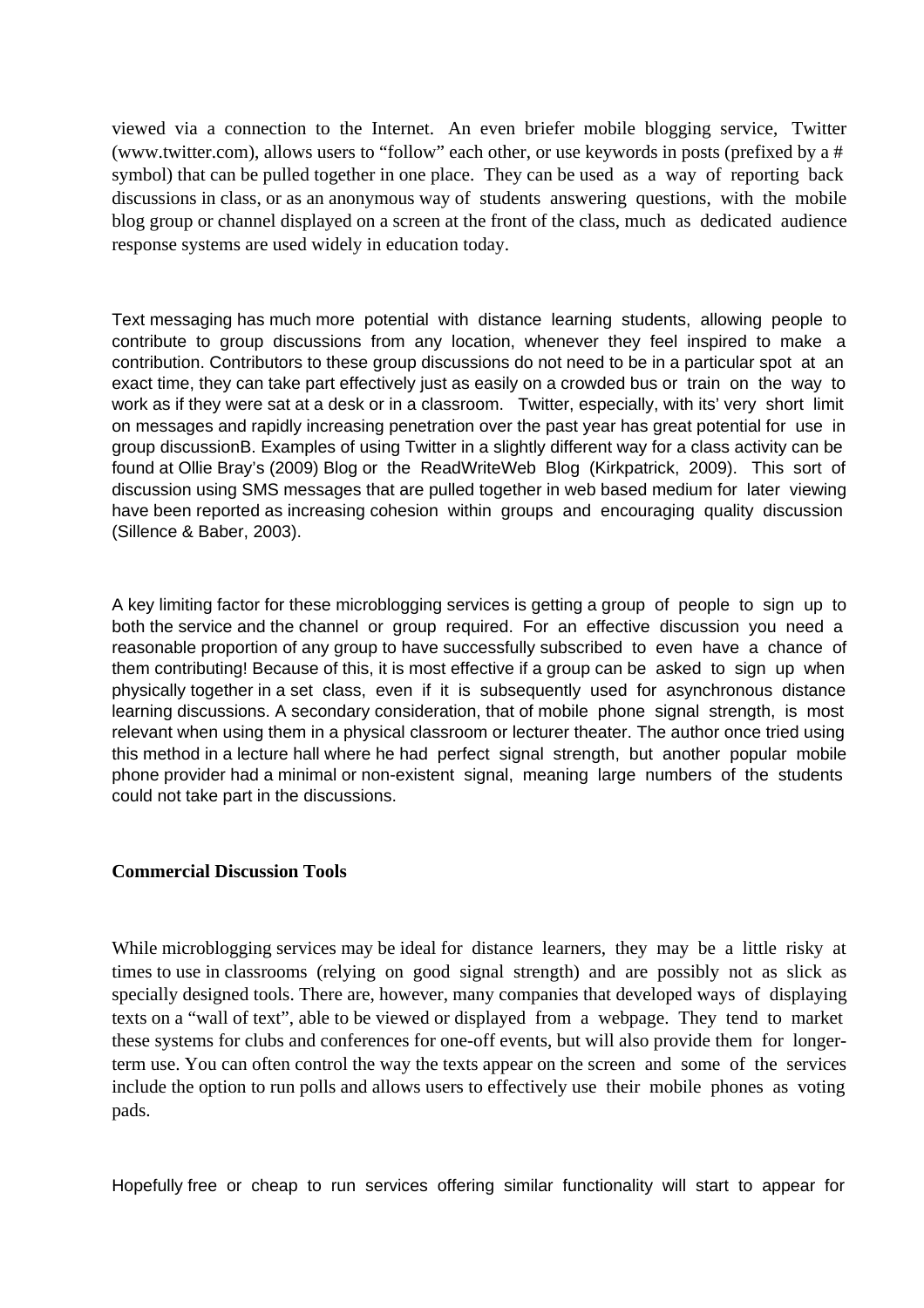educational institutions to use. At present the author is only aware of one such service, VotApedia (http://www.votapedia.com/) which is an Australian system developed by CSIRO (The Commonwealth Scientific and Industrial Research Organization), to encourage the use of audience response systems in Australian educational institutions without the expense of buying dedicated equipment. These services have the potential to largely replace expensive dedicated audience response systems within lectures and classes, though outside Australia they are out of reach of most of us without either the budget to pay for a commercial system or a programmer to develop our own. The author is hoping to use a text wall from September 2009 at the University of Huddersfield that has been developed by a colleague elsewhere at the university. It may be worth networking with colleagues as widely as possible to try and freely obtain these sorts of systems that have been developed for one off projects, where the programmers may be willing to share their systems for only the cost of the mobile phone charges.

## **Delivery of Instructional Materials via SMS:**

One of the key advantages of mobile learning is that it allows users to learn in small, bite size chunks, whenever and wherever they please. A clear example outside of libraries has been to use text messages to teach Italian (Levy & Kennedy, 2005), where students used a web based SMS portal to send pre-prepared text messages to a whole class at set times to complement existing class based learning. Students enjoyed receiving the text messages and felt it improved their learning.

The author is planning to use a similar series to text messages to re-enforce the induction messages most of our students receive at the University of Huddersfield. We plan to send out a series of text messages in the first term of the academic year with tips and reminders to students at relevant points in the term. This will supplement the face-to-face inductions most of the students receive, as well as our on-line induction site, The Basics (http://www.hud.ac.uk/cls/thebasics). They will not replace our existing inductions, but act as reminders to the students that they can view at a time and place that suits them, not their course timetable. This is increasingly important for students today, much as Hahn (2008) says: *"For our highly scheduled, commodified, pressured students, there exists a need for anytime, anywhere information...".* Instruction by text message direct to a student's phone seems an ideal way to meet this "anytime, anywhere" need.

#### **Reference Services**

Giving library users the chance to text quick questions to the library, as a way of complementing existing reference services, is an easy and quick way of taking advantage of text messaging and is often the first mobile phone based service introduced by libraries. There are many ways of introducing a service, from custom designed and programmed SMS reference services; through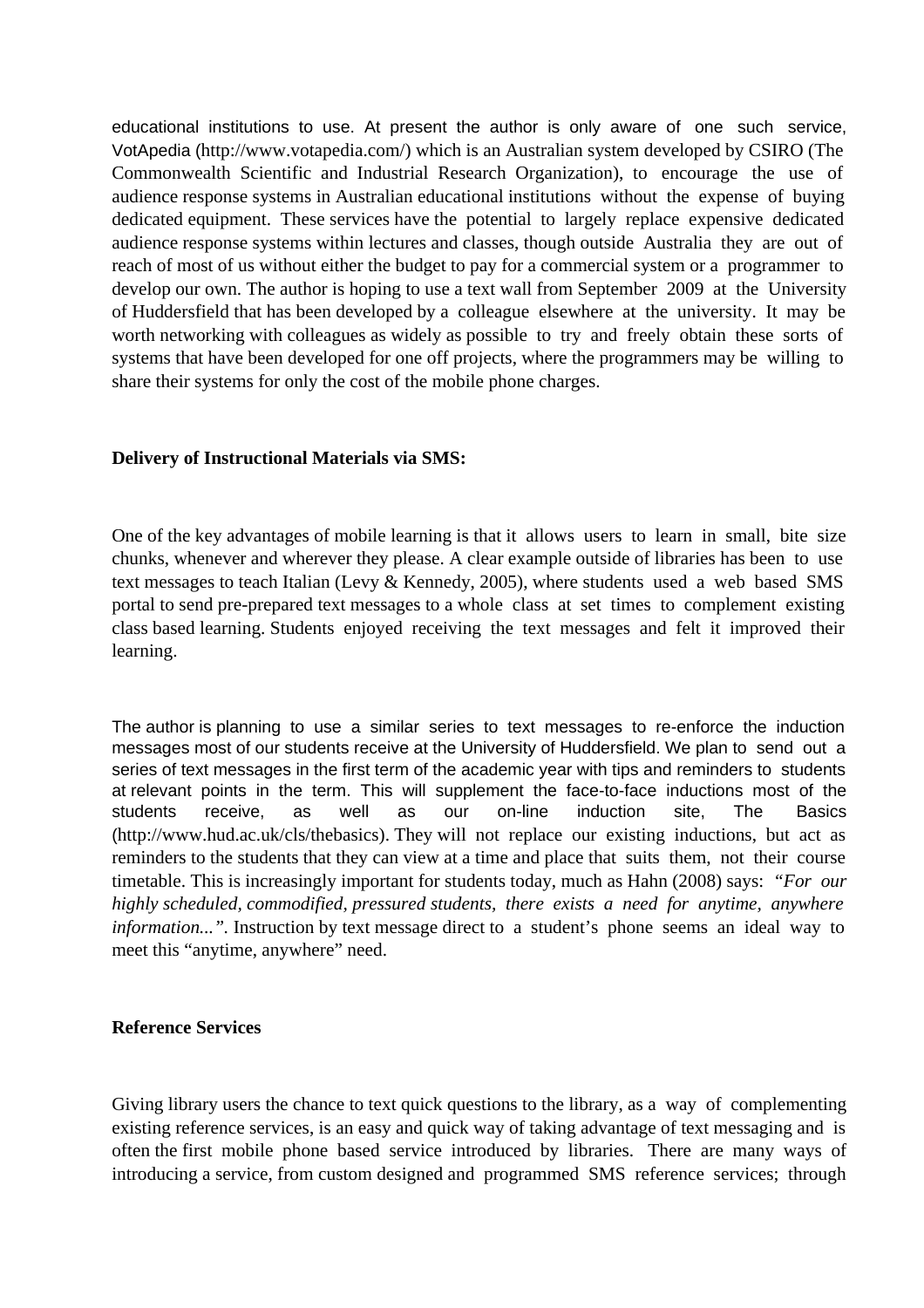off the peg web-based SMS services (such as JANET txt, http://www.pageone.co.uk/janettxt/ in the UK) that could be used for a range of services, to simply putting a normal mobile phone on the reference desk. A system for answering chat or instant messaging reference from library3hlp (http://libraryh3lp.com), provides a hybrid system – integrating a mobilephone using the open source Android operating system with its chat software. An example of a system specifically marketed for this sort of service is "Text a Librarian" by Mosio (http://www.textalibrarian.com/).

Many of these systems provide users with a short number to text, rather than a full mobile number, making it easier to remember. Some systems combine the short code with a keyword that must be used at the start of a text message. Sonia Herman (2007) usefully describes how such an SMS reference service was introduced at an Australian library. Several examples are given in Steven Profit's (2008) article, plus several examples can be found at the Library Success Wiki

(http://www.libsuccess.org/index.php?title=Online\_Reference#Libraries\_Using\_Virtual\_Reference Services).

## **Library Notices:**

The sorts of web based SMS systems that are often used for text reference services tend to have the ability to send out texts to large numbers of people at a time, and can often integrate well with other systems. For instance, Laura Naismith (2007) describes how such a service is used to successfully support administrative communication at a UK university. There is no reason why library management systems could not support, or be integrated with, such SMS systems, sending library notices, such as overdue notices, by SMS rather than email or letter.It is a regular complaint that students did not know their library books were overdue because they hadn't looked at their student email account and read the notice. How much more immediate and personal would it be to receive that notice direct to their mobile phone? James Buczynski (2008) describes some of the library management system providers that have already developed SMS capabilities directly into their systems.

Once it becomes the norm to receive notices from the library via SMS for reasons like overdues or reservations, it could then allow us to become much more creative. With the circulation data libraries hold on their patrons it would be possible to notify students of new editions of books that we know students on their course would be interested in, or suggestions of alternatives if the student has reserved a book – that is, deliver relevant, timely and useful information directly to our users via SMS.

#### **Summary**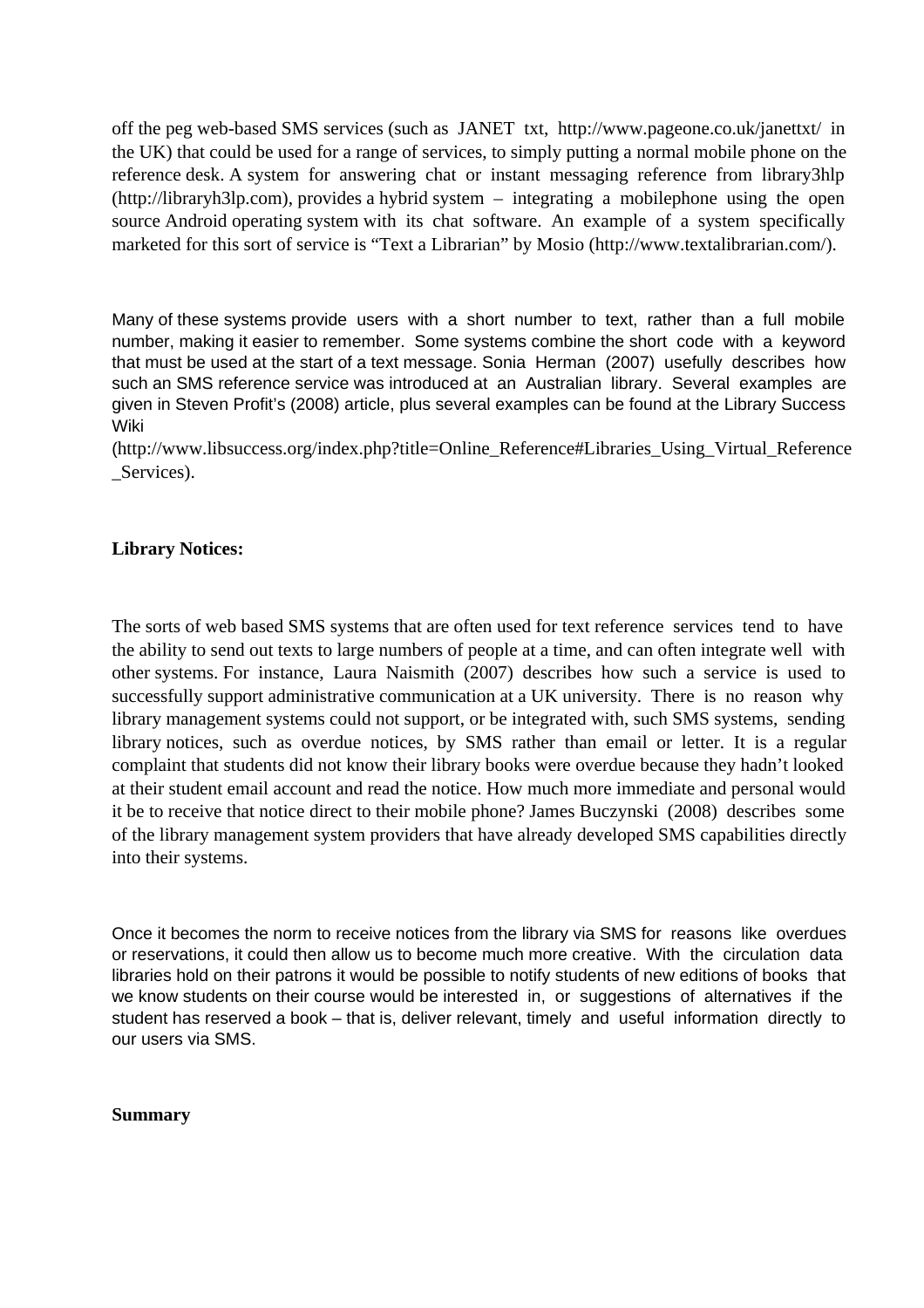Almost all mobile phones can be used for voice calls and text messages (SMS), so what can libraries do to take advantage of them, particularly within our teaching? We can experiment for free using Web 2.0 technologies such as Jaiku, Moblog or Twitter, especially if we want to develop a way to support ongoing learning and discussion for students over a period of time. For a small financial outlay we can introduce SMS based reference services to support learning in our libraries, with the simplest systems involving using a library manager's mobile phone number being used, up to dedicated online "text a librarian" portals. More involved or expensive options include sending out library notices to our users with systems integrated with the library management system, or delivering instructional material directly via SMS.

Viewed together we can see there are options for all of us to increase the use of this technology within our libraries, particularly to support learning, whether we can afford to invest very little time and money into it, or can afford the significant amount of time and effort involved in activities such as delivering teaching materials directly via SMS.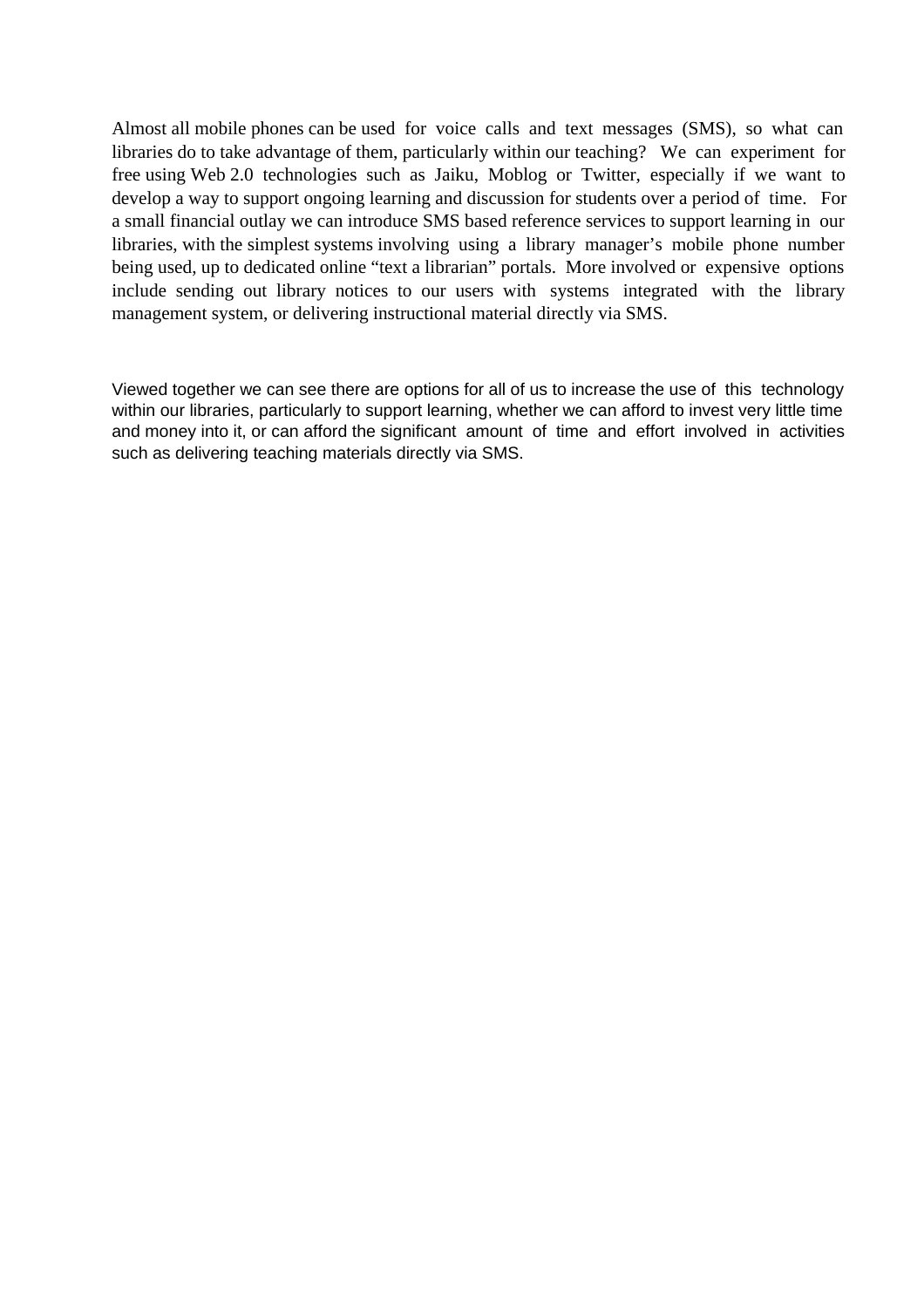#### Resource Websites

Jaiku - www.jaiku.com JANET txt - www.pageone.co.uk/janettxt library3hlp - http://libraryh3lp.com Library Success WIKI - www.libsuccess.org Moblog - www.moblog.net "Text a Librarian", by Mosio - http://www.textalibrarian.com/ Twitter- www.twitter.com VotApedia - http://www.votapedia.com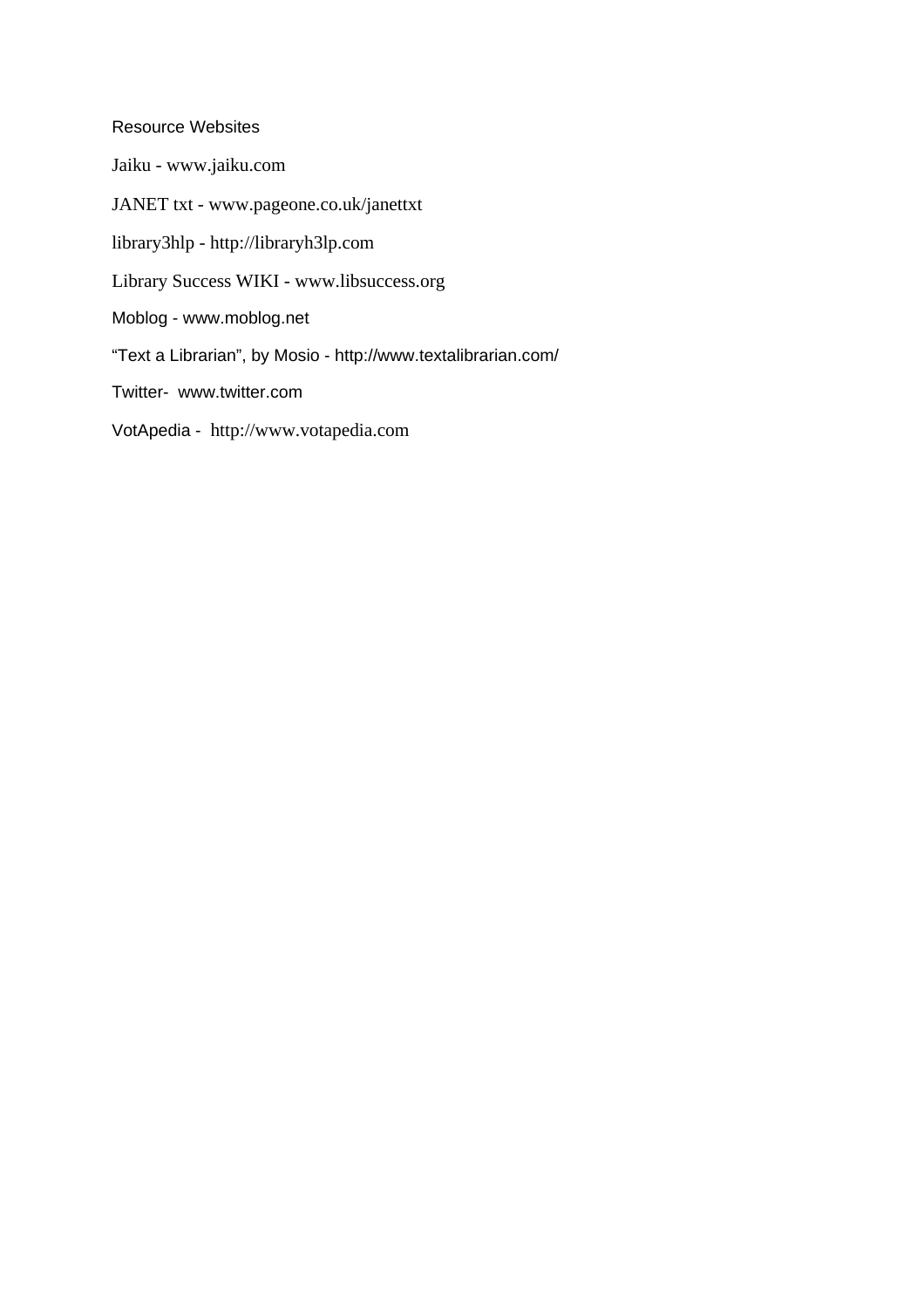## **Refererences**

Bray, O (2009) Using Twitter in Maths *OllieBray.com* **Available at:** http://olliebray.typepad.com/olliebraycom/2009/02/i-got-a--phone-call-from-a-teacher-in-themaths-department-on-friday-saying-that-their--class-had-been-studying-direct.html (Accessed 1st June 2009)

Buczynski, J. (2008) Libraries begin to engage their menacing mobile phone hordes without Shhhhh! *Internet Reference Services Quarterly*, 13(2-3), pp. 261-269.

Cook, J., Bradley, C., Lance, J., Smith, C., Haynes, R. (2007) 'Generating learning contexts with mobile devices'. In Pachler, N. *Mobile learning: towards a research agenda*. WLE Centre Occasional Papers in Work-based Learning 1, WLE Centre, London pp. 55-74.

Hahn, J. (2008) Mobile learning for the twenty-first Century librarian. *Reference Services Review*, 36(3), pp. 272-288.

Herman, S. (2007) SMS reference: Keeping up with your clients. *The Electronic Library*, 25(4), pp. 401-408.

International Telecommunications Union (2009) Mobile Cellular Subscribers per 100 people. **Available at:** http://www.itu.int/ITU-D/icteye/Reporting/ShowReportFrame.aspx?ReportName=/WTI/CellularSubscribersPublic&RP\_in tYear=2007&RP\_intLanguageID=1 (Accessed 11<sup>th</sup> May 2009).

Jones, G. Edwards, G. Reid, A. (2008) Supporting and Enhancing Undergraduate Learning with m-learning tools: an exploration and analysis of the potential of Mobile Phones and SMS. *Proceedings of the 6th International Conference on Networked Learning*, **Available at**: http://www.networkedlearningconference.org.uk/past/nlc2008/abstracts/PDFs/Jones\_162-170.pdf (Accessed 11th May 2009).

Kirkpatrick, M. (2009) How One Teacher Uses Twitter in the Classroom *ReadWriteWeb.* **Available**

**at:** http://www.readwriteweb.com/archives/how\_one\_teacher\_uses\_twitter\_in\_the\_classroom.php (Accessed 1st June 2009).

Kukulska-Hulme, A. & Traxler, J. (2005) *Mobile Learning: A handbook for educators and trainers.* Routledge, Abingdon.

Levy, M. & Kennedy, C. (2005) Learning Italian via mobile SMS **In:** Kukulska-Hulme, A. & Traxler, J. *Mobile Learning: A handbook for educators and trainers*. Routledge, Abingdon.

Naismith, L. (2007) Using text messaging to support administrative communication in higher education. *Active Learning in Higher Education*, 8(2), pp. 151-171.

Pachler, N. (2007) Mobile learning: towards a research agenda. WLE Centre Occasional Papers in Work-based Learning 1, WLE Centre, London.

Profit, S. (2008) Text Messaging at Reference: A Preliminary Survey. *The Reference Librarian*, 49(2), pp. 129-134.

Sillence, E. & Baber, C. (2003) Integrated digital communities: Combining web-based interaction